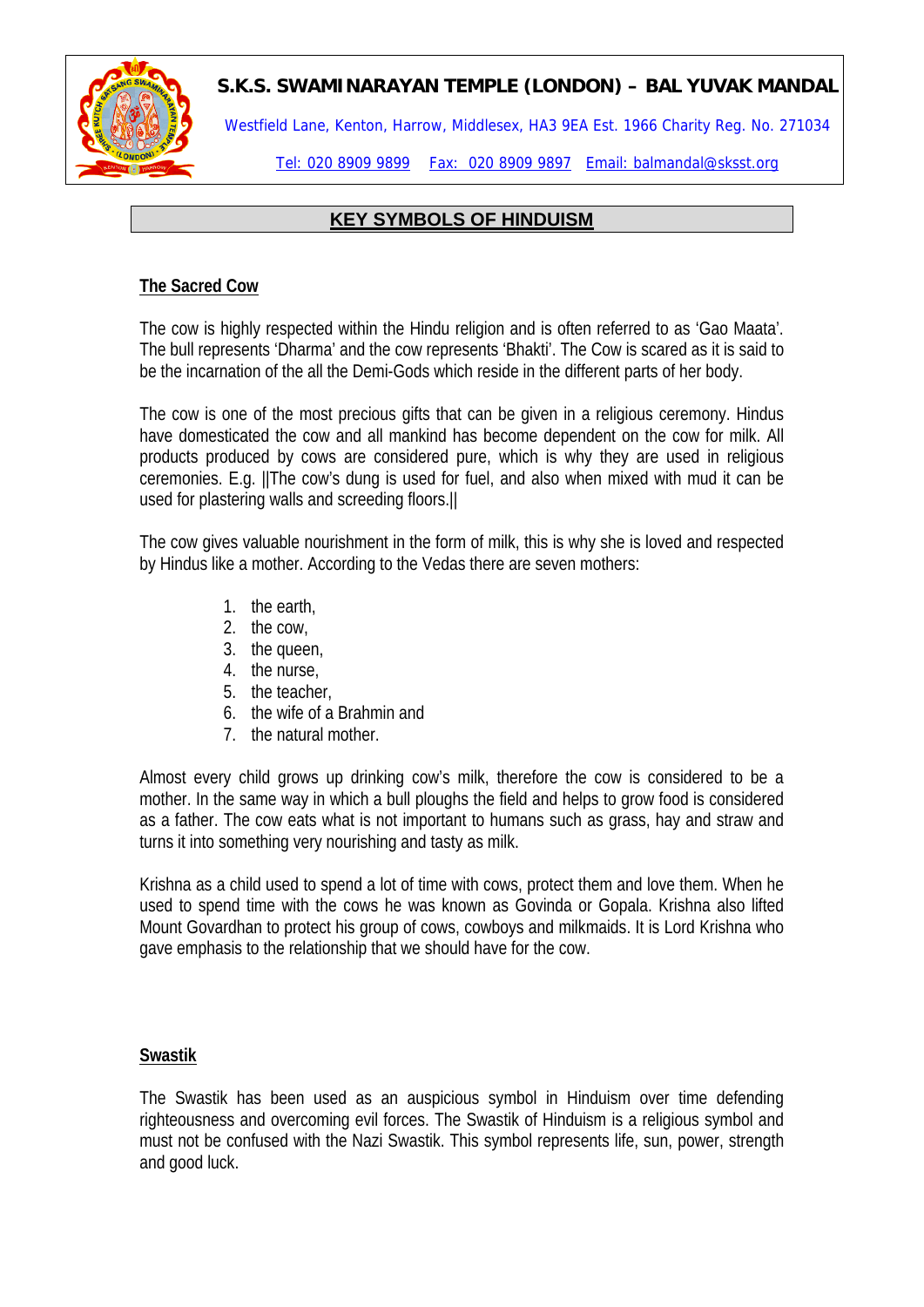

Westfield Lane, Kenton, Harrow, Middlesex, HA3 9EA Est. 1966 Charity Reg. No. 271034

Tel: 020 8909 9899 Fax: 020 8909 9897 Email: balmandal@sksst.org

The word "swastik" comes from the Sanskrit word svastika

**'sv'** meaning good '**asti'** meaning to be **'ka'** is a suffix

It can be found with both right-angled arms, and with curved arms rather like two letters "S" placed over at right-angles to each other. The reason why the Swastik has 4 wings is because the world's living time is divided into 4 parts Satya Yug, Treta Yug, Dwapar Yug and the Kali Yug. Each curved arm represents each Yug.

It is found all over Mandirs and pictures where it is sacred. It is used in all Hindu weddings, festivals, ceremonies, houses and doorways. The earliest swastika symbols preserved appear on pottery dated from around 4000 BC.

Swastika symbol represents the Vishnu Chakra, it's a disk that rotates infinite times. It is one of the 108 symbols of Vishnu and represents the sun's rays. [Ganesh](http://en.wikipedia.org/wiki/Ganesh) is often shown as sitting on a lotus flower on a bed of swastikas.

#### **Aum**

Aum is the Sanskrit name and symbol for God and is used in prayers as it is considered to carry great divine powers. By chanting this mantra it has been proven to have a unique effect on the human mind, by giving inner peace within oneself.

Aum is the most [sacred](http://en.wikipedia.org/wiki/Sacred) [syllable](http://en.wikipedia.org/wiki/Syllable) in [Hinduism,](http://en.wikipedia.org/wiki/Hinduism) symbolizing the infinite [Brahman](http://en.wikipedia.org/wiki/Brahman) and the entire [Universe](http://en.wikipedia.org/wiki/Universe) and almost every mantra in our Hindu religion begins with it.

#### **The Significance of the Symbol Aum**

The symbol of Om contains of three curves, one semicircle and a dot.

- The large lower curve symbolizes the waking state; the upper curve denotes deep sleep (or the unconscious) state, and the lower curve (which lies between deep sleep and the waking state) signifies the dream state. These three states an individual's consciousness, and therefore the entire physical phenomenon, are represented by the three curves.
- The dot signifies the Absolute which illuminates the other three states.
- The semicircle symbolizes "Maya" and separates the dot from the other three curves. The semicircle is open on the top, which means that the absolute is infinite and is not affected by Maya. In this way the form of Om symbolizes the infinite Brahman and the entire Universe.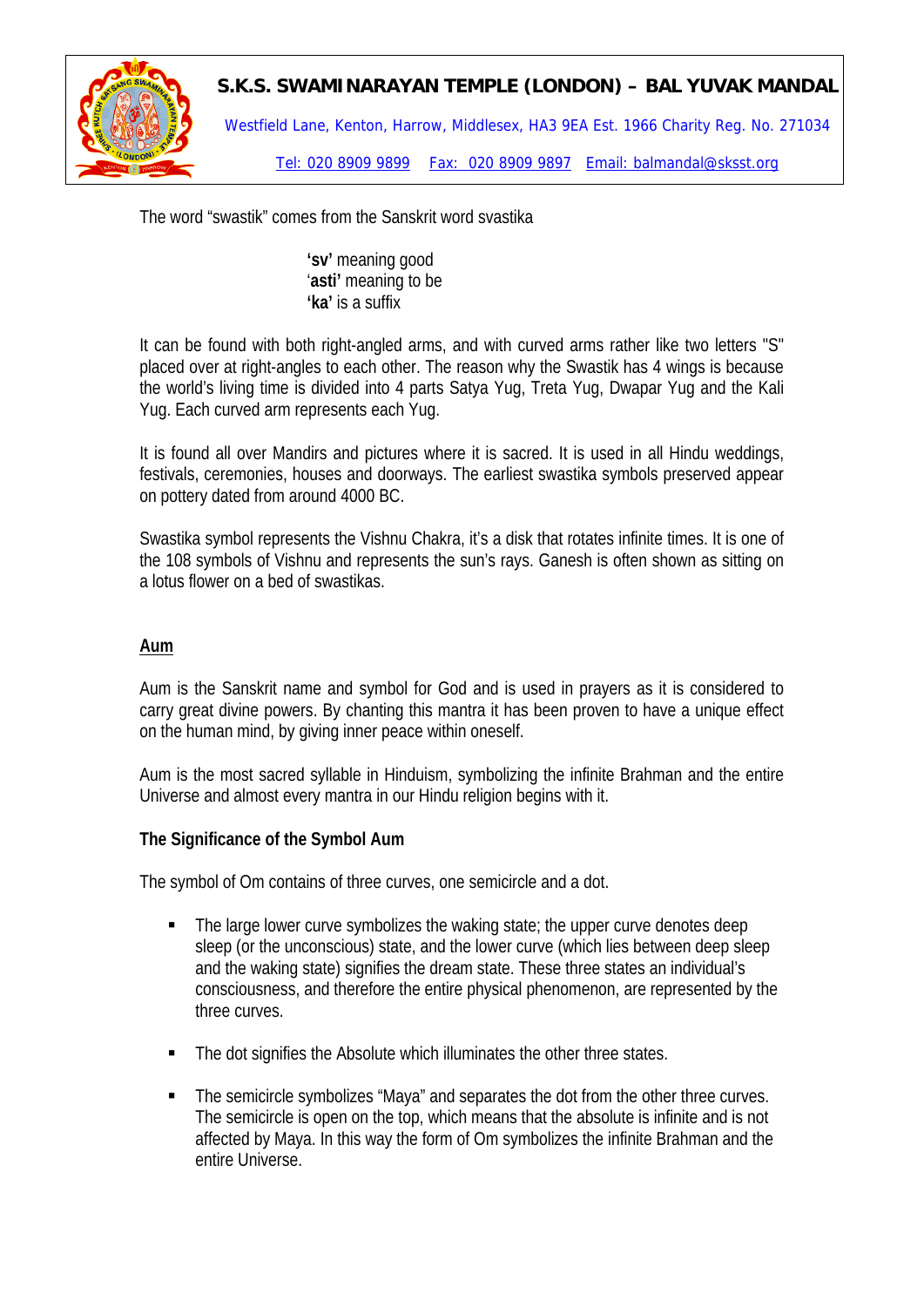

Westfield Lane, Kenton, Harrow, Middlesex, HA3 9EA Est. 1966 Charity Reg. No. 271034

Tel: 020 8909 9899 Fax: 020 8909 9897 Email: balmandal@sksst.org

### **Philosophy of AUM**

According to Hindu philosophy this syllable is combined of three components:

- The letter **A** which represents creation i.e. Brahma.
- The letter **U** which refers to [Vishnu](http://en.wikipedia.org/wiki/Vishnu) who preserves this world by balancing Brahma on a lotus above himself. The letter U with the A produces the sound of a lengthy "O". Hence sometimes we see it written as "Om" as oppose to "AUM".
- The letter M is the final part of the cycle of existence, when Vishnu falls asleep and Brahma has to breathe in so that all the existing things have to separate and condensed their soul to him. This is the M of Mahesha, also known as the great [Lord](http://en.wikipedia.org/wiki/Lord_Shiva)  [Shiva,](http://en.wikipedia.org/wiki/Lord_Shiva) whose long period of yoga begins so that the sensual world comes to a close.

Thus, by the use of Aum:

- one can easily hear their own heart.
- a person can modify the pace of their heart.
- a group of people can synchronize their heartbeats.

Aum is also used in Jain tradition and Buddhist tradition.



If there is any colour that can symbolize all aspects of Hinduism, its saffron - the colour of Agni or fire, which symbolizes the Supreme Being. The saffron colour is also auspicious to other religions such as the [Sikhs](http://hinduism.about.com/cs/sikhism/index.htm), [Buddhists](http://buddhism.about.com/) and the [Jains](http://hinduism.about.com/cs/jainism/index.htm).

Worshiping of the fire originated in the Vedic age. When sages moved from one ashram to another, it was customary to carry fire along. The inconvenience to carry a burning substance over long distances may have given rise to the symbol of a saffron flag. Triangular and often forked saffron flags are seen fluttering on the top of most Hindu temples. Santos wear saffron or white coloured vastras as a mark of renunciation of material life and to show they have chosen a spiritual path.

Saffron or white flag on top of the sikhars signifies the kingdom of God. The saffron colour is associated with devotion and godliness and signifies the colour sun and fire.

**Tulsi**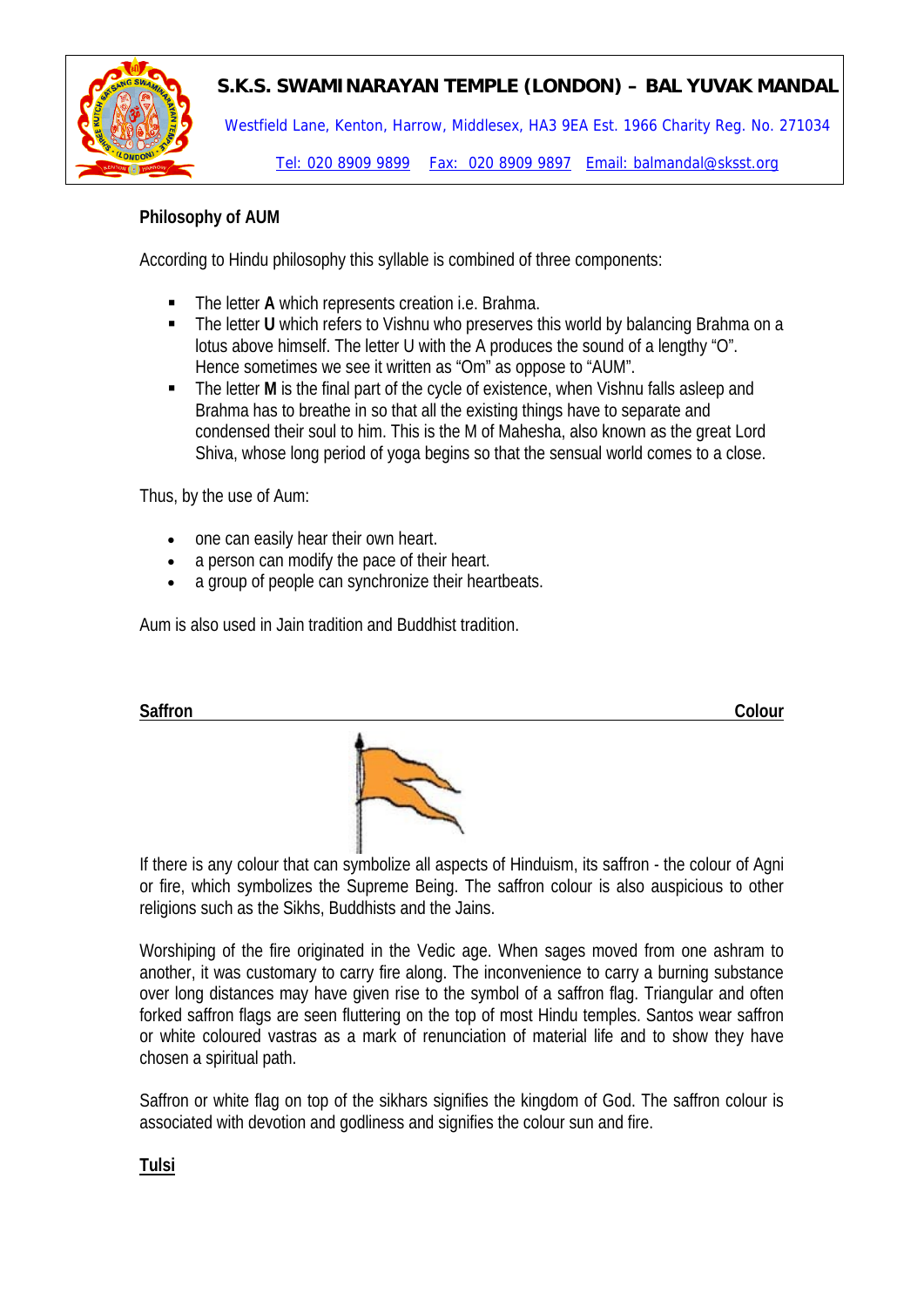

The presence of Tulsi plant symbolizes the religious bent of a Hindu family. A Hindu household is considered incomplete if it doesn't have a Tulsi plant in the courtyard. Many families have the Tulsi planted in a specially built structure, which has images of deities installed on all four sides, and a recessed opening for a small earthen oil lamp.

Devotees wear a holy rosary "Kanthi" which is made of Tulsi. The Kanthi is a double stranded beaded necklace which is a significant symbol of our Swaminarayan Sampradaya.

Tulsi is regarded as a Goddess and a consort of Lord Vishnu. A garland of Tulsi leaves is the first offering to the Lord as part of the daily ritual. Tulsi has been given the sixth place among the eight objects of worship in the ritual of the consecration of the kalasha, the container of holy water.

The Tulsi leaves are also used for final rituals. The leaves are placed in the corpse's mouth and a Tulsi garland is placed on the neck when the body is cremated. After placing Tulsi leaves in the mouth of the deceased person the final farewell is considered complete. Also, it releases all the sins and those who wear Tulsi beads get the abode from the God. The Tulsi plant is even known to purify or de-pollute the atmosphere and also works as a repellent to mosquitoes, flies and other harmful insects.

#### **Divo**

A Divo or lamp is an earthen (or metallic) saucer- like tiny pot filled with ghee (clarified butter) or refined oil with a twisted cotton tape (bati) immersed in it. It is lighted in every Hindu household and temple. In nature, the flame is considered to be the source of heat and light. The heat of the fire and hence the flame is also a good germicide.

The sages (rishis) of Vedic India worshipped fire and hence the jyoti (flame) or the divo as a whole, was considered the purest of the pure because it consumes all impurities but yet remains pure by itself. The cultural tradition of ancient India has thus its genesis in the spark of yagya. This spark later assumed the form of a divo.

The divo is worshipped as the symbol of the all-pervading Light of all Lights. Meditation on the standing bright yellow flame of a divo during the treta yoga improves mental concentration and induces sublime energy of positive currents emanating from this symbol of cosmic consciousness.

A divo is used in Aarti of Bhagwan so that we can get clear darshan and observance of Maharaj. The standing Divo symbolizes the dispelling of ignorance and awakening of the divine light within us. Its soft glow illumines the Mandir and keeps the atmosphere pure and serene. The divas are also a symbol for the Hindu festival of Diwali, an Indian festival of lights. It is meant to keep evil forces away, which is why we light Divas on Kali Chaudas. One of many interpretations of Diwali is a celebration of the light of knowledge that chases away the darkness of ignorance.

Five elements represented by the divo: